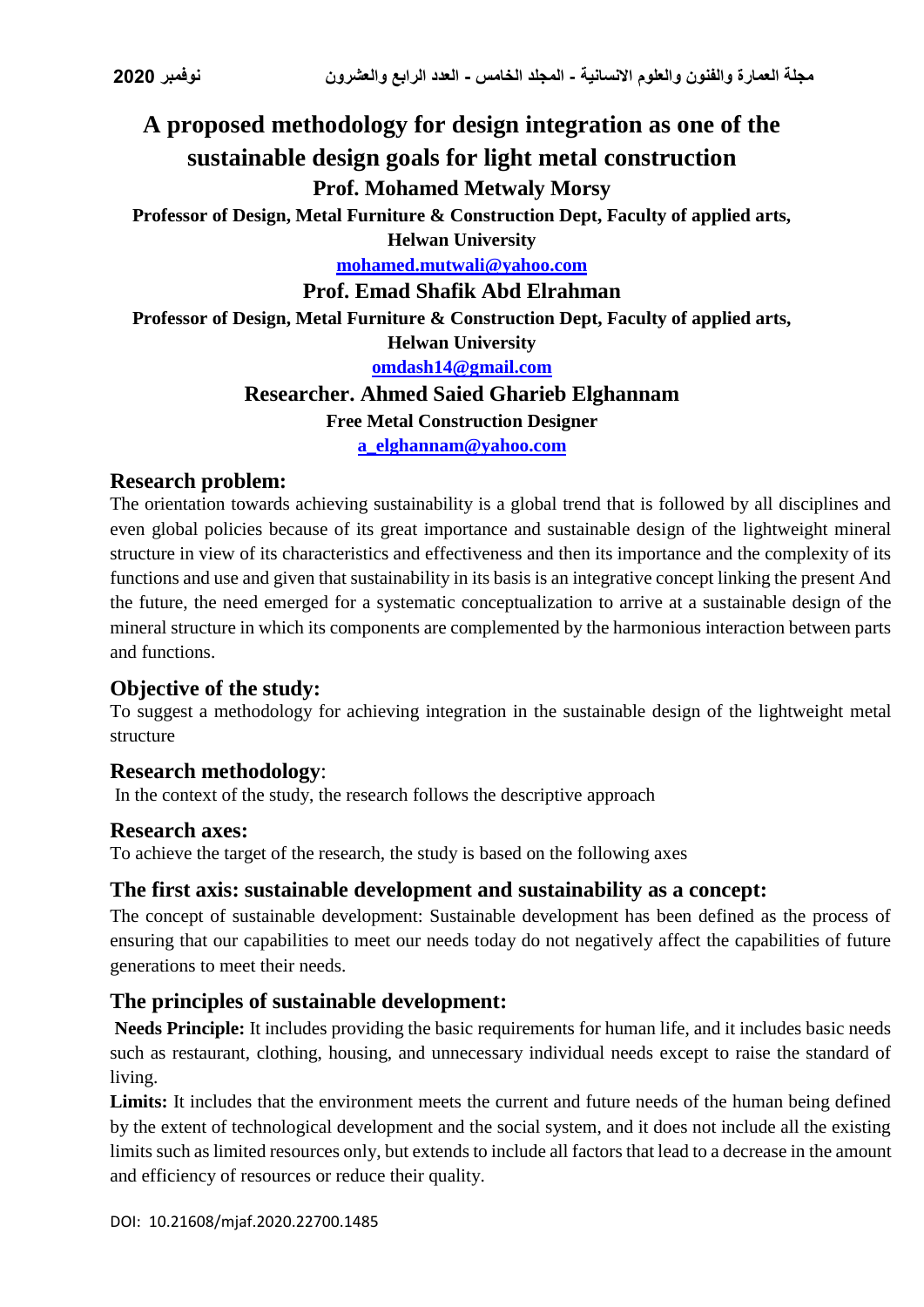**The themes of sustainability:** Sustainability as a whole aim to achieve a set of interlocking and interactive axes, including (economic, environmental, and social).

## **The second axis: sustainability and design (the sustainable design of the lightweight metal structure):**

As the design of lightweight metal origin is one of the forms of the design process in general and is an organized mental process in which we can deal with multiple vocabulary and merge them into one set of ideas and finish with a clear vision of these ideas and is characterized by dealing with the goals and vocabulary of that origin in order to meet human needs by translating it into vacuum needs appropriate to the targeted activities.

**The philosophy of sustainable design for lightweight metal construction:** According to Jason F. McLennan \* The philosophy of sustainable design "is based on a set of elements that are:) Understanding the principles of integration in natural cycles, the principle of conservation, the principle of vitality and is concerned with respecting the human environment from the social, psychological and civilizational aspects, respect for the place, respect for the future, the holistic principle

**The objectives of sustainable design for a lightweight metal structure:** The sustainable design of the lightweight metal structure aims to achieve (site efficiency, internal environment efficiency, energy efficiency, resource consumption efficiency, comprehensive design, environmental impact control, support for innovation and creativity).

**Procedural stages for designing a lightweight metal structure:** Many specialists submitted many proposals for the completion of the design, including the vision of Hans Gugelot \*, which was presented to the methods of accomplishing the design by effectively overlapping activities, namely (information Stage ،Research Stage ,Analysis & design stage Decision Stage, , Evaluation Stage , Implementation)

#### **The third axis: Integration in design of the lightweight metal structure:**

The integrated design differs from the traditional design in its interest in harmonious interaction and proper performance in a multidisciplinary framework through the complex relationships between parts and functions, and this appears in the design of lightweight metal structures in the relationships between the functions of origin and the requirements to be met and the relationships between components and different items of origin and Relationships between the interior design of the structure, its external formal structure, the urban perimeter of the structure, and the effectiveness of the integration of the lightweight metal structure have a comprehensive, holistic connotation that goes back to the origin as a whole. Rush, Richard assumed that each facility in existence was integrated but rarely The fact that this integration conscious, since the integration in the design of the metal origin of lightweight is to achieve a balance between a range of aspects affecting the functional output of origin, social, structural, environmental and economic

In general, the integrated design process is a flexible approach to building design that seeks to achieve the target of lightweight mineral origin through a wide range of clearly defined parameters and goals while remaining within economic boundaries and may depend on a multidisciplinary team with a shared vision and comprehensive understanding that traces design through The entire life of origin.

**Types of integration of lightweight metal structure:** The types of integration of lightweight mineral structure have been identified which are (integration of general structure of metal structures, integration of elements of structure of lightweight metal origin, optical integration, performance integration, integration of life cycle of lightweight metal origin).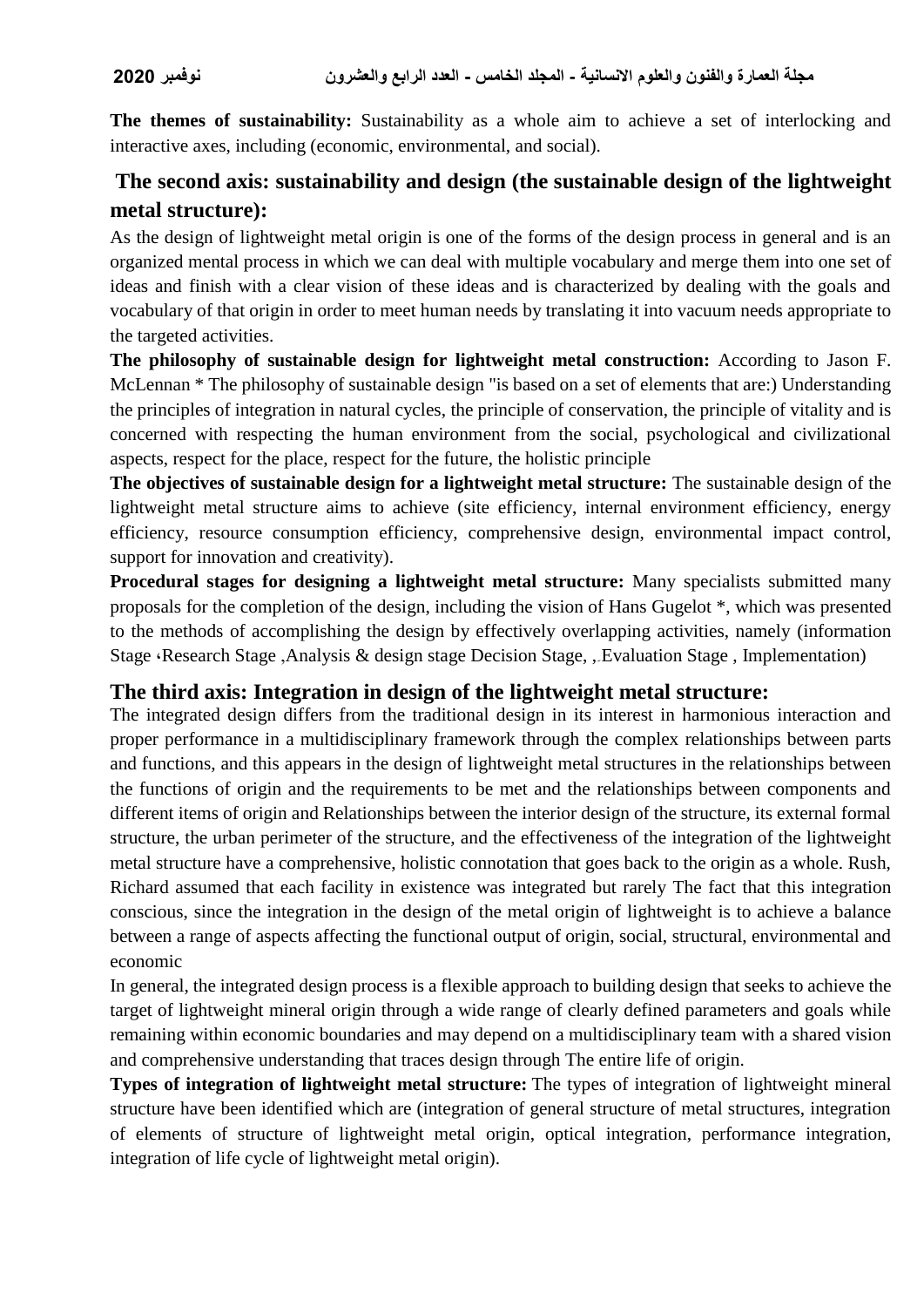**Systems constituting the integral target lightweight metal structure:** The complementarity of the lightweight metal structure is achieved whenever the best is achieved in the originating systems, as it aims to participate in the group of systems consisting of the lightweight metal structure in the design process in order to achieve a balance in performance, and thus the structural systems of the mineral structure are represented in the following (the structural elements of the lightweight metal structure, the casing The exterior of the lightweight metal structure, the internal formation of the lightweight metal structure, service systems).

**Dimensions of the design integration process for a lightweight metal structure:** A team of design researchers has identified the dimensions of a holistic process and design integration which are (understanding and meeting the needs of users of lightweight mineral origin, user flexibility and compatibility with the biosphere, meeting several goals through one design component, achieving connectivity between users of lightweight metal structure and The same origin, achieving efficient performance in different stages of lightweight mineral origin, making use of the biosphere of the lightweight metal structure, gathering diverse perspectives and participation from all specialists in various fields related to the lightweight mineral origin, using all Design tools to reach the target from the lightweight mineral origin.

**Integration modeling for lightweight metal construction:** The physical and functional characteristics of a lightweight metal structure are represented in the form of a form that is built using the computer so that it is the source of joint information during the design, creation and life cycle of that origin, which forms a reliable basis for making the necessary decisions, and building information modeling (BIM) Building Information Modeling It is one of the most promising developments and concerned with designing models for different installations and simulating each process that the origin goes through and for you includes its construction as a default three-dimensional (3D) shape and its properties and also includes time factor perception (4D) and the introduction of the cost factor (5D) and from Then the sustainability factor (6D) and the seventh factor It is the origin management (7D) after its completion.

## **suggested methodology for design integration of the metal structure in accordance with the objectives of sustainable design:**

**The first stage:** collecting information on the job needs of the facility, the needs of the users, data on the environment of origin, according to that Determinants of the environmental, economic and social systems. **The second stage:** research and analysis, which includes the analysis of all data received from the first stage in accordance with the objectives of sustainable design from site efficiency, internal environment efficiency, energy efficiency, resource consumption efficiency and harmony between functional relationships between elements of origin and the external environment and the associated mechanical systems And construction techniques, control the environmental impact of lightweight mineral structure on the environment and humans, control administrative processes.

**The third stage:** conceptualization and modeling using building information modeling (BIM) techniques. **The Fourth stage:** evaluation using building information modeling techniques (BIM) according to the principles of sustainable design, performance integration, visual integration, structure component integration and life cycle integration.

**The Fifth stage:** adjusting perceptions according to the evaluation results and re-evaluation.

**The Sixth stage:** finalization according to the results of the reassessment.

**The seventh stage:** verification of the results of the evaluation for pre-construction, during construction, and during the life cycle of the origin.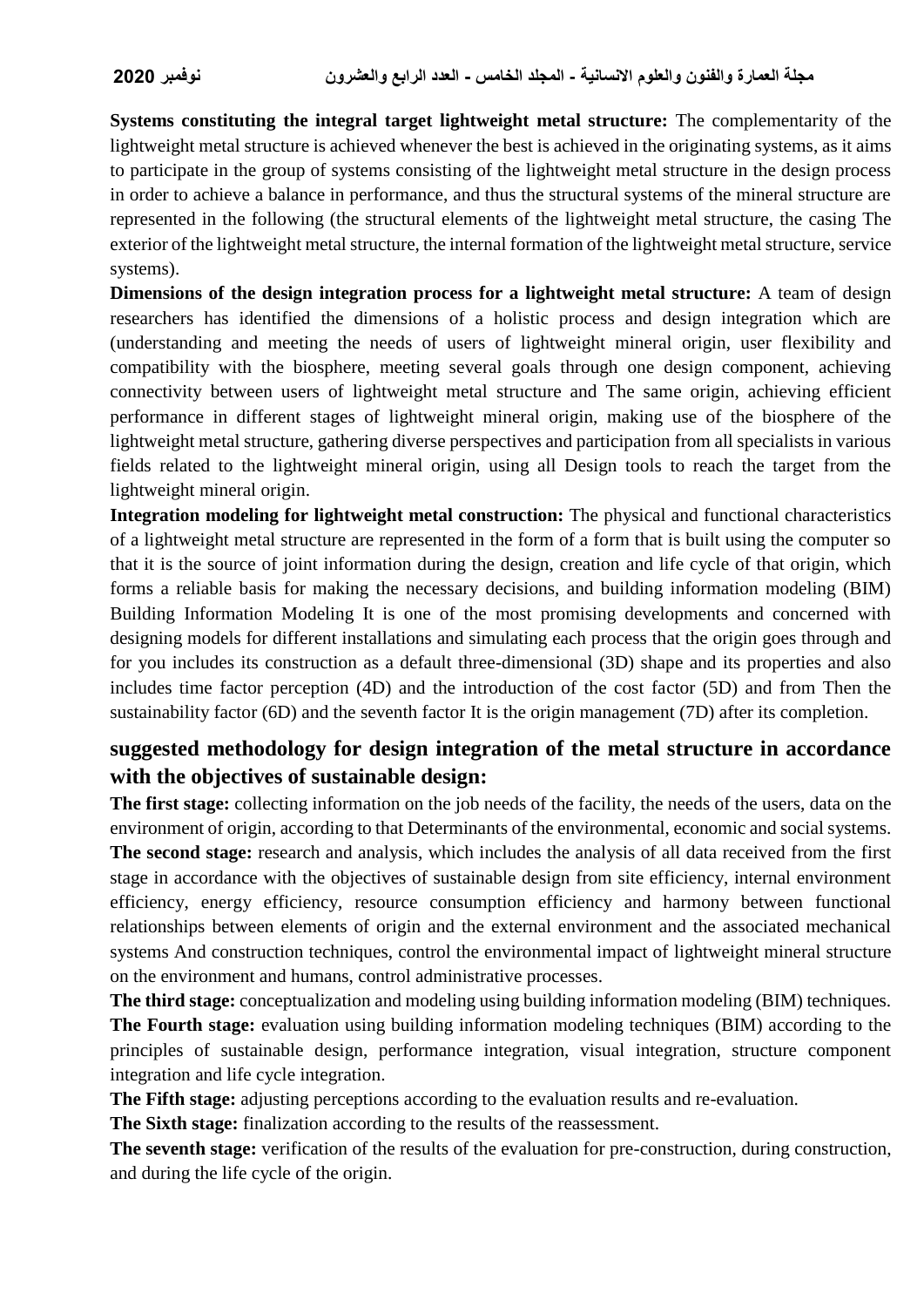## **Results:**

The use of building information modeling techniques (BIM) Building Information Modeling is highly supportive in achieving the integration of lightweight metal structure within the framework of sustainable design goals.

Integration with sustainable design requires preventing interference and also achieving the conscious connection between the systems that make up the lightweight metal structure to form one system (the structural elements of the lightweight metal structure, the outer shell (the formal body) of the lightweight metal structure, the internal formation of the lightweight metal structure, service systems) during the process stages Design.

Integration is a relative process, the levels of its achievement change according to the change in the surrounding conditions and the new technologies, and according to the change in the goals of the users.

- Flexibility of design parts and their compatibility with many functions, one of the pillars of the ability of the lightweight metal structure to integrate.

- Supporting the design integration of the lightweight metal structure in accordance with the objectives of sustainable design, supports efficient resource consumption and environmental burdens over time.

## **Recommendations:**

- It is recommended that specialized studies be carried out for the various functional fields in relation to the integration of mineral origin in accordance with the objectives of sustainable design, provided that these studies are carried out by a team of different disciplines concerned with the matter.

- It is recommended to support the issuance of code for the design and implementation of the mineral origin in all components of the research centers of the state and competent in that matter (the Housing and Building Research Center).

## **References:**

Mohamed, eman eid atiah & Ebrahim, mohamed ebrahim mohamed emarh elastdamh nho mostqbl akthr amana ·bhth mnshor ·motmar eltqneh w elastdamh fe elomran ·koleth elemarh w altkhtet ،gamait elmlk sood (2010).

alfqe «Mohamed abd elqadr «rkaez eltnmeh elmstdamh w hmaet elbeah fe elsonh elnboeh » elndoh elalmeh eldolia elthalthh llhdeth elshref «dupai «Emirats (2004).

Elbredi, Abdallah «eltnmeh elmstdamh - mdkhl tkamle lmfahem elastdamh wttbeqatha mae eltrkez ala elalm elarbe ،mktbh elobekan elriad (2015) mn p 42 :52.

Abdallah khaled gmoha elagele «drash moqarnh llestdamh elbeaeh llmbane elgamaeh elqaemh bdol shmal efreqea bestkhdam nzam leed leed lltqeem «resalh magster «koleh elhndsah qsm elemarh ،gamait elmnsorh, egypt (2015) mn p 8: 14.

Ismail, Ghada Mohamed & yousif ،lenor saad ،tkamleh 3ml elmbne kmnZomh moZfh lltknologea elmtqdmh fe moaghh elZrof elmonakheh elkhargeh ،bahth mnshor ،mglh elhndsh eleraqeh «eladd 2 « mogld 17 « Eleraq (2011).

Hashem «eman mohamed ahmed «dor tqneat eltfker elbdaee fe amleth eltsmem elshaml «bhath mnshor, magalet al emara w al fenoun w al elom al insania, (journal of architecture, arts and humanistic science), al adad al tasea (2018).

**1-** Rush, Richard D. The building systems-integration handbook, Canada, 1986**.**

**2-** Ebrahim hassan, Waleed, toward a sustainble metal building life cycle, first international conference on sustainability and the future fisc, the british university in Egypt (2010).

**3-** Mir m. ali, paul j. armstrong, march, r.a, strategies for integreted design, of sustainable tall